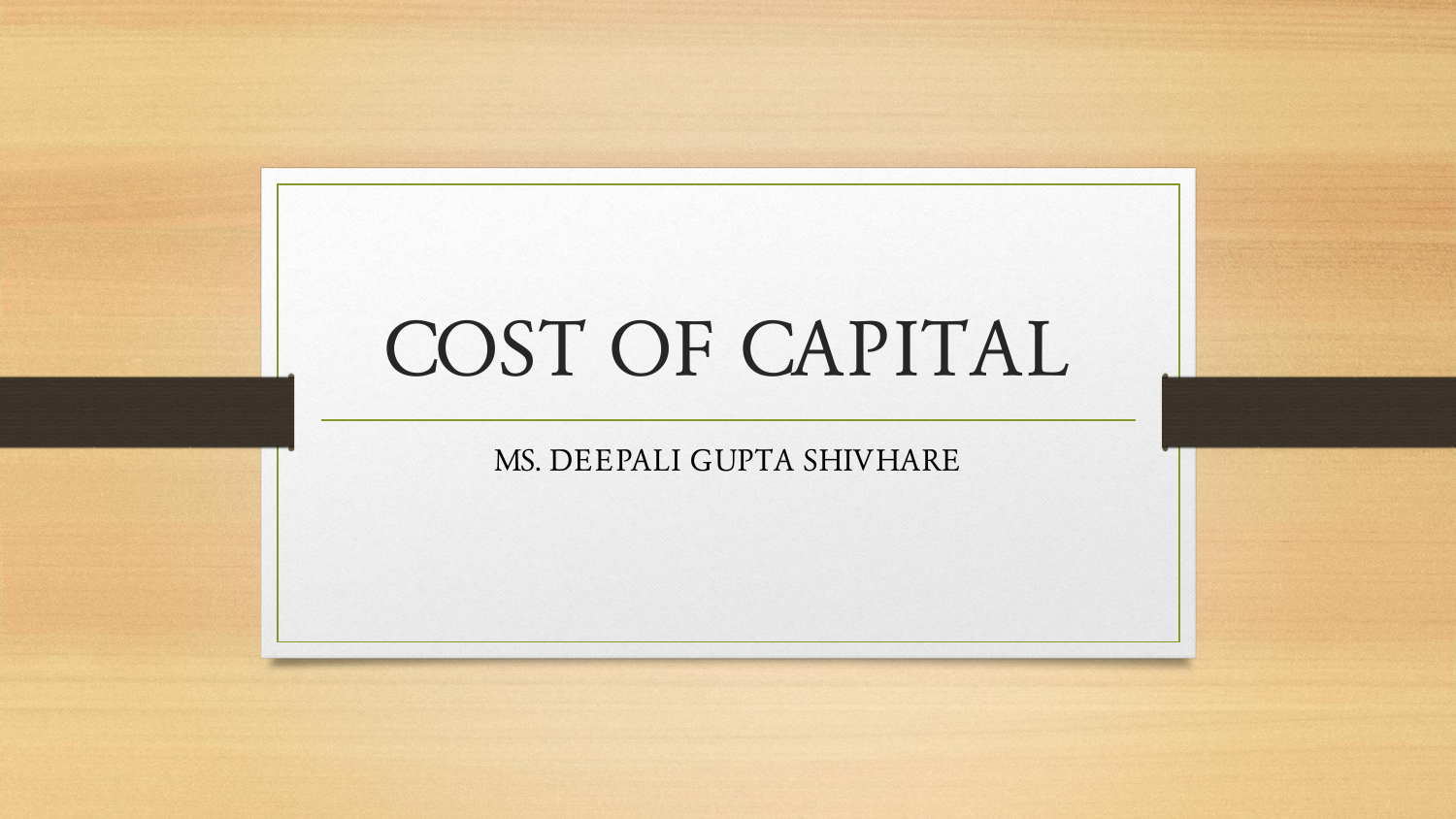# Cost of Capital

- Cost of capital is the rate of return that a firm must earn on its project investments to maintain its market value and attract funds.
- Cost of capital is the required rate of return on its investments which belongs to equity, debt and retained earnings.
- If a firm fails to earn return at the expected rate, the market value of the shares will fall and it will result in the reduction of overall wealth of the shareholders.
- According to the definition of Solomon Ezra, "Cost of capital is the minimum required rate of earnings or the cut-off rate of capital expenditure".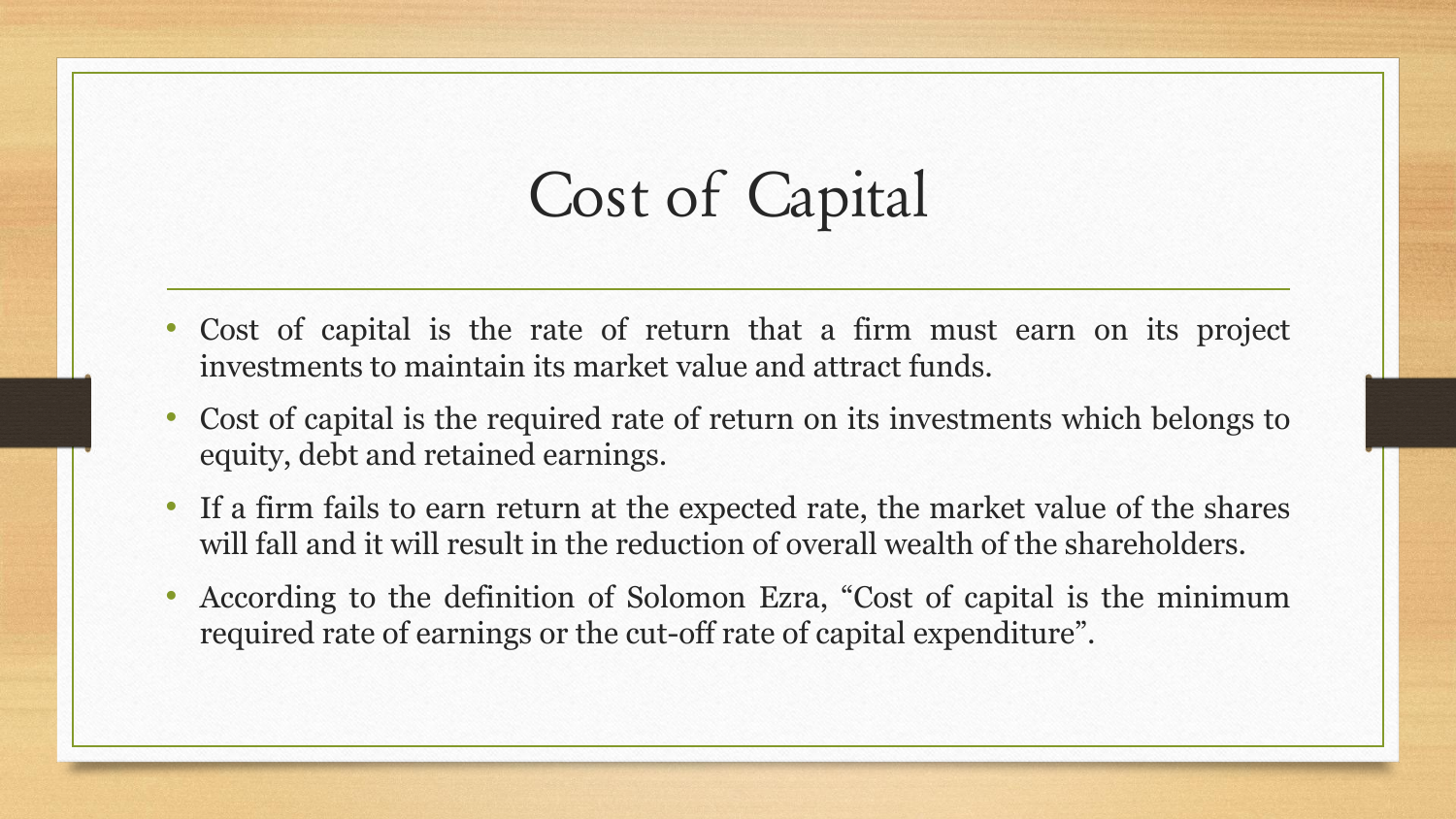# **Assumption of Cost of Capital**

- It is to be considered that there are three basic concepts:
- It is not a cost as such. It is merely a hurdle rate.
- It is the minimum rate of return.
- It consist of three important risks such as zero risk level, business risk and financial risk.

Cost of capital can be measured with the help of the following equation.

 $K = r**i** + **b** + **f**$ .

Where,

 $K = \text{Cost of capital.}$ 

- rj = The riskless cost of the particular type of finance.
- b = The business risk premium.
- $f =$ The financial risk premium.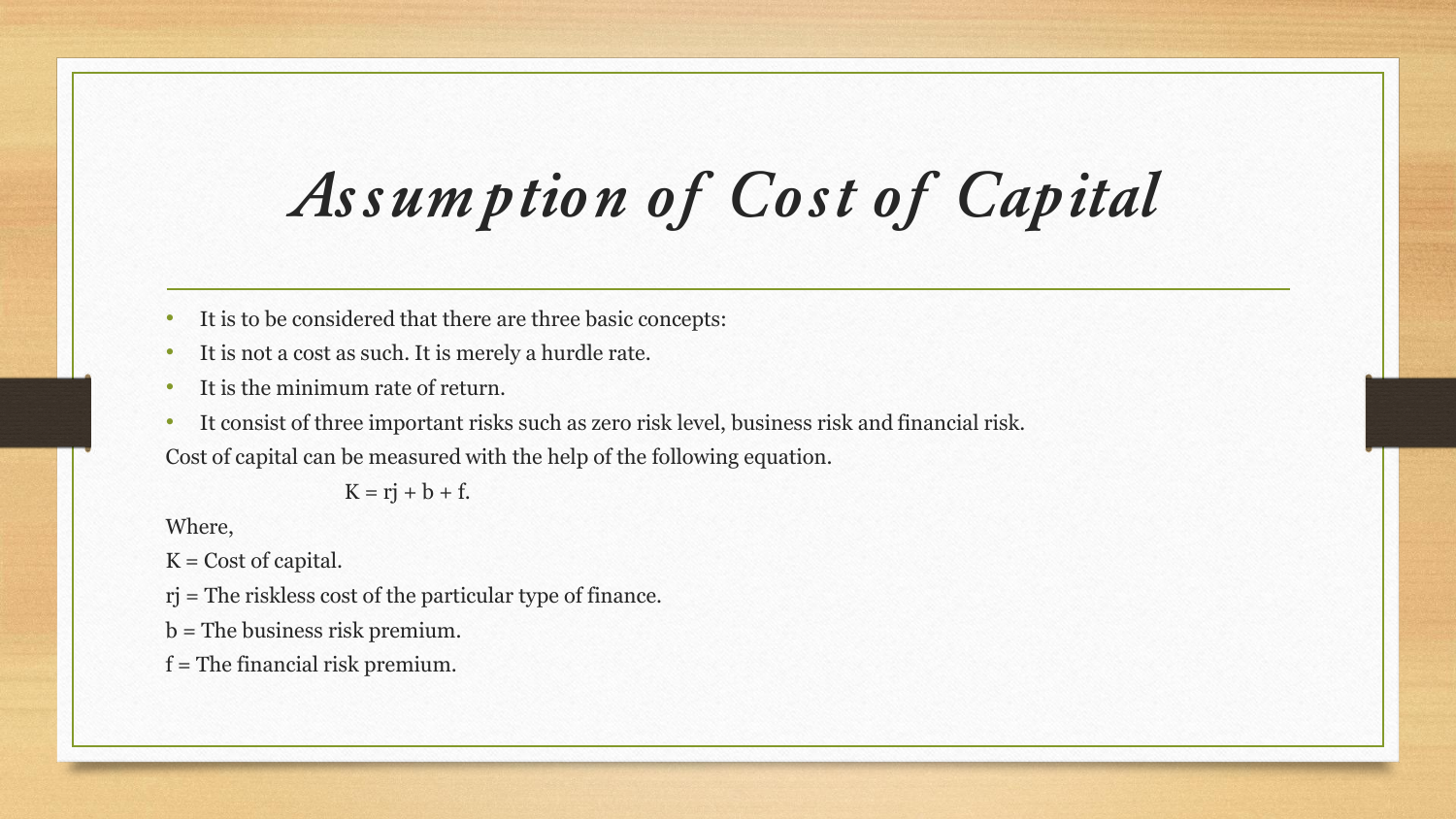### **CLASSIFICATIO N O F CO ST O F CAPITAL**

- Cost of capital may be classified into the following types on the basis of nature and usage:
- Explicit and Implicit Cost.
- Average and Marginal Cost.
- Historical and Future Cost.
- Specific and Combined Cost.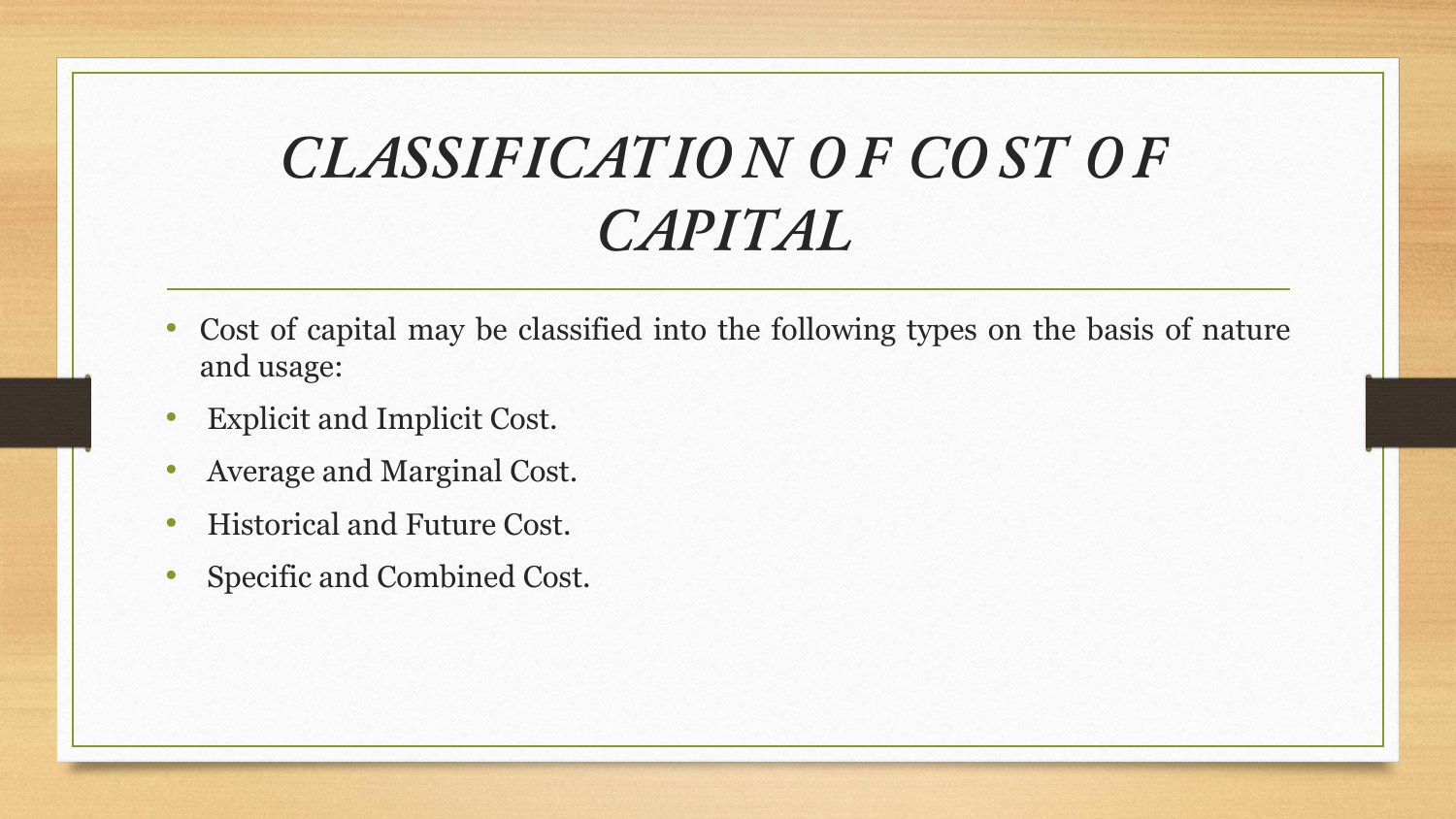## Classification of Cost

- Explicit cost is the rate that the firm pays to procure financing.
- Implicit cost is the rate of return associated with the best investment opportunity for the firm and its shareholders that will be forgone if the projects presently under consideration by the firm were accepted.
- Average cost of capital is the weighted average cost of each component of capital employed by the company. It considers weighted average cost of all kinds of financing such as equity, debt, retained earnings etc.
- Marginal cost is the weighted average cost of new finance raised by the company. It is the additional cost of capital when the company goes for further raising of finance.
- Historical cost is the cost which as already been incurred for financing a particular project. It is based on the actual cost incurred in the previous project.
- Future cost is the expected cost of financing in the proposed project. Expected cost is calculated on the basis of previous experience.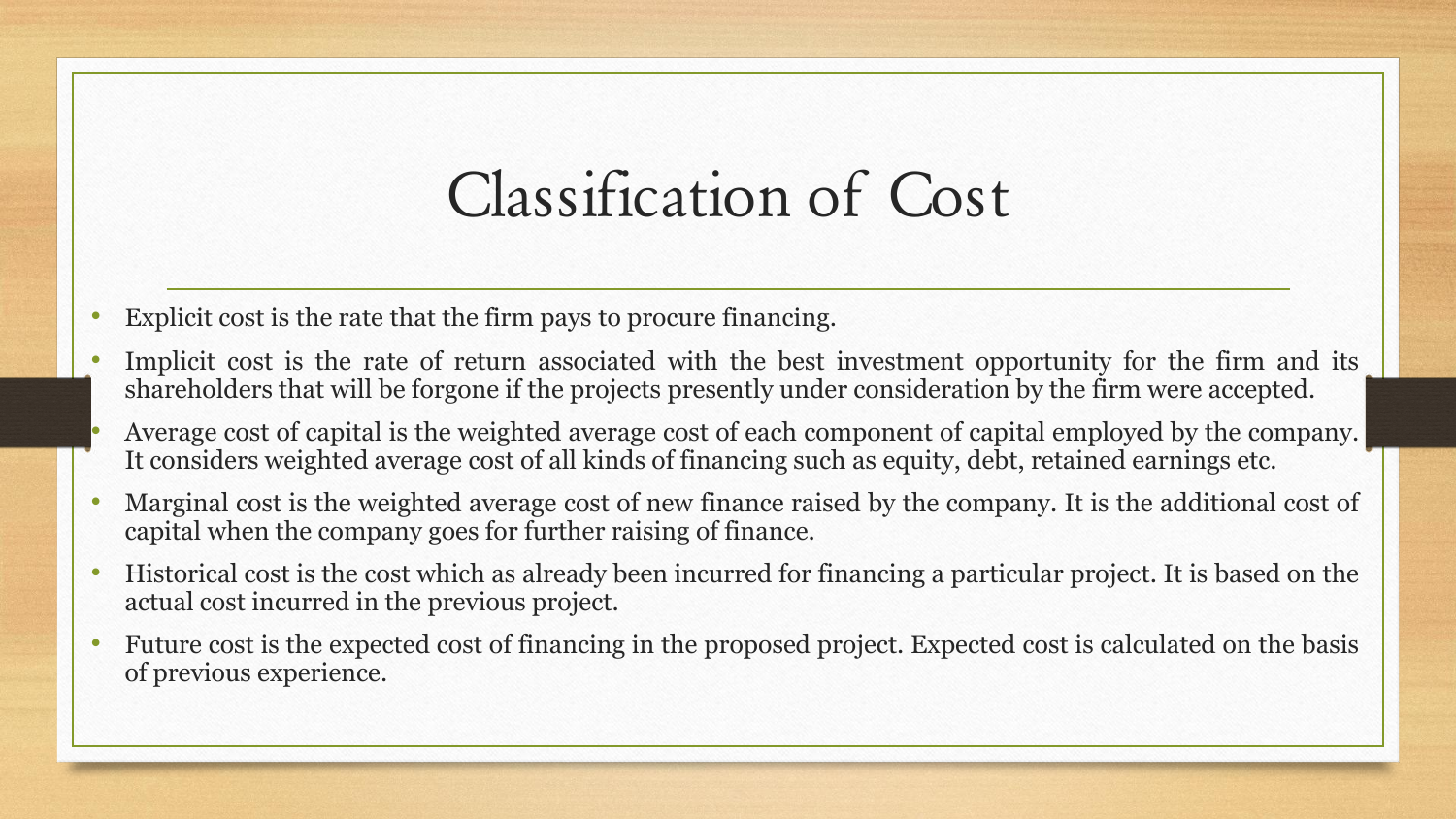### Classification of Cost of Capital

- The cost of each sources of capital such as equity, debt, retained earnings and loans is called as specific cost of capital. It is very useful to determine the each and every specific source of capital.
- The composite or combined cost of capital is the combination of all sources of capital. It is also called as overall cost of capital. It is used to understand the total cost associated with the total finance of the firm.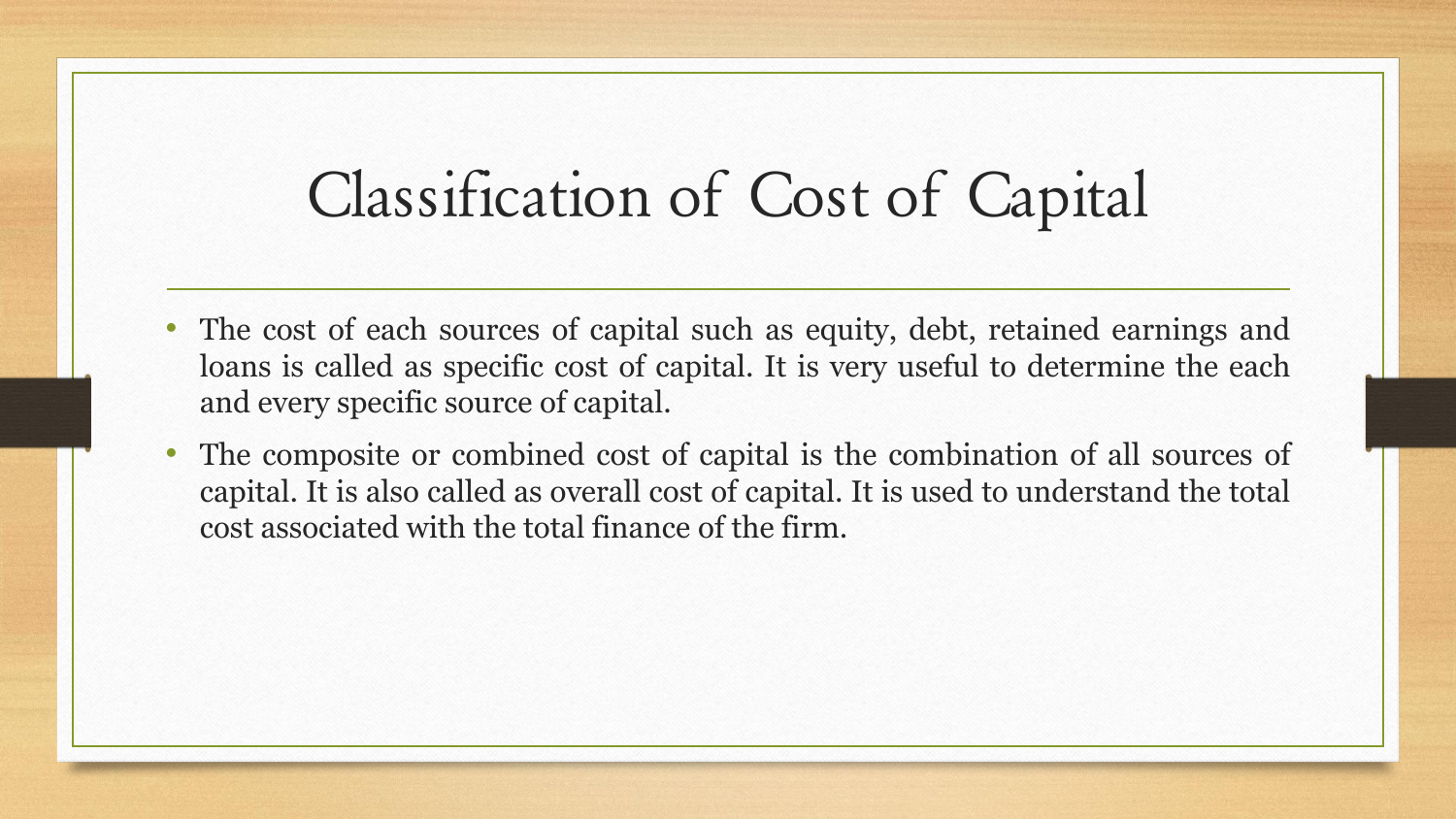### **IMPO RTANCE O F CO ST O F CAPITAL**

#### • **Importance to Capital Budgeting Decision**

- Capital budget decision largely depends on the cost of capital of each source. According to net present value method, present value of cash inflow must be more than the present value of cash outflow.
- Hence, cost of capital is used to capital budgeting decision.
- **Importance to Structure Decision**
- Capital structure is the mix or proportion of the different kinds of long term securities. A firm uses particular type of sources if the cost of capital is suitable.
- Hence, cost of capital helps to take decision regarding structure.